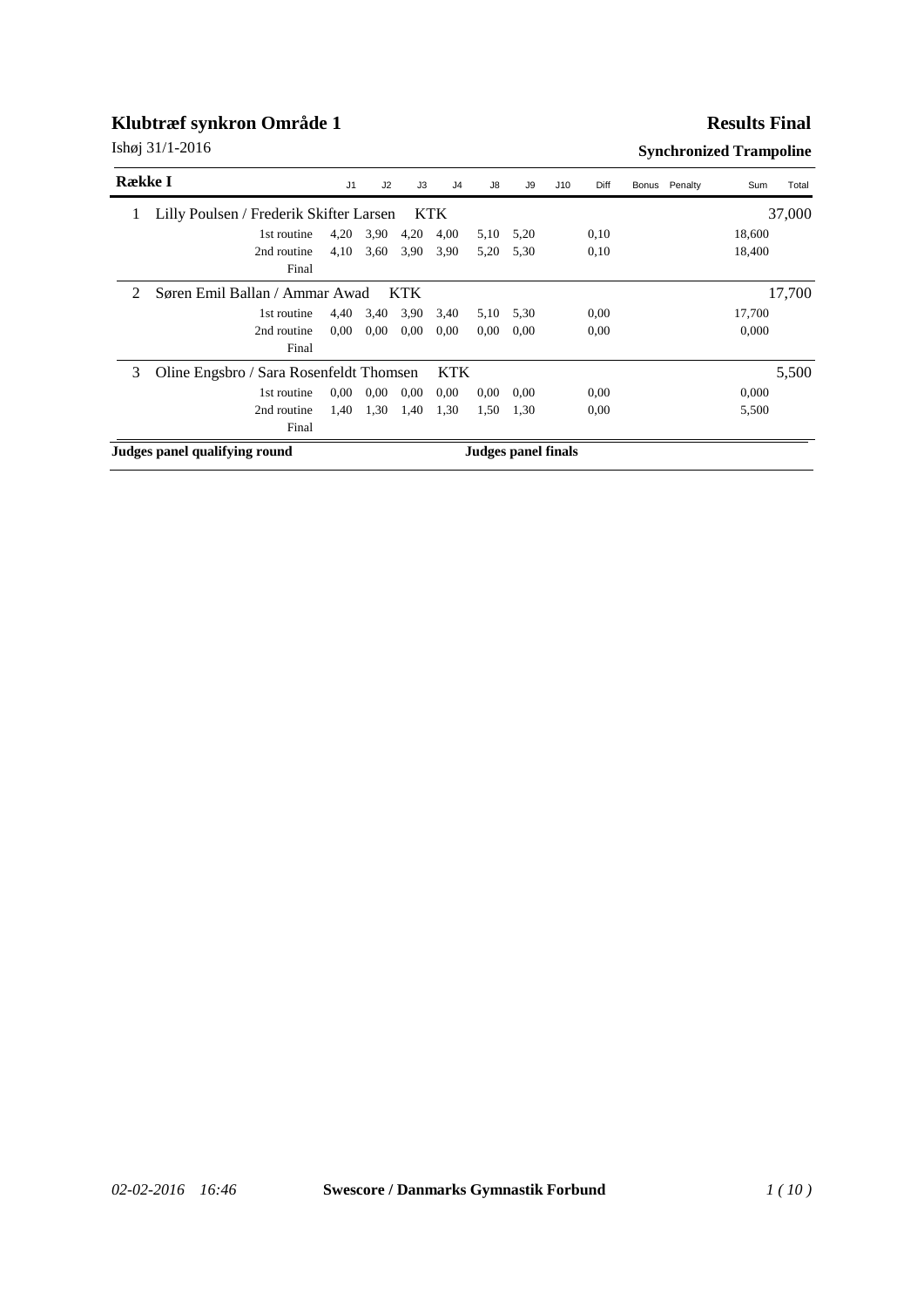### **Results Final**

| <b>R</b> ække H             |                                          | J1   | J2         | J3                  | J <sub>4</sub> | J8   | J9   | J10 | Diff | Bonus Penalty | Sum    | Total  |
|-----------------------------|------------------------------------------|------|------------|---------------------|----------------|------|------|-----|------|---------------|--------|--------|
|                             | Annie Truelsen / Filippa Hannibal Bøvith |      |            |                     | <b>KTK</b>     |      |      |     |      |               |        | 38,400 |
|                             | 1st routine                              | 4,80 | 4,20       | 3,40                | 4,20           | 5,20 | 5,60 |     | 0.00 |               | 19,200 |        |
|                             | 2nd routine                              | 4,50 | 4,10       | 4,40                | 4,20           | 5,40 | 5,20 |     | 0,00 |               | 19,200 |        |
|                             | Final                                    |      |            |                     |                |      |      |     |      |               |        |        |
| $\mathcal{D}_{\mathcal{L}}$ | Villi Bodin / Anneli Timmner             |      | <b>KTK</b> |                     |                |      |      |     |      |               |        | 28,500 |
|                             | 1st routine                              | 4,40 | 3,70       | 3,80                | 3,60           | 5,70 | 5,50 |     | 0,00 |               | 18,700 |        |
|                             | 2nd routine                              | 2,20 | 2,00       | 2,10                | 1,80           | 2,90 | 2.80 |     | 0,00 |               | 9,800  |        |
|                             | Final                                    |      |            |                     |                |      |      |     |      |               |        |        |
| 3                           | Ea Bennike Mürsch / Victoria Rasmussen   |      |            |                     | <b>KTK</b>     |      |      |     |      |               |        | 20,300 |
|                             | 1st routine                              | 0.00 | $0.00\,$   | $0.00\,$            | 0.00           | 0.00 | 0,00 |     | 0.00 |               | 0,000  |        |
|                             | 2nd routine                              | 5,20 | 4,40       | 4,40                | 4,30           | 5,70 | 5.70 |     | 0,10 |               | 20,300 |        |
|                             | Final                                    |      |            |                     |                |      |      |     |      |               |        |        |
|                             | Judges panel qualifying round            |      |            | Judges panel finals |                |      |      |     |      |               |        |        |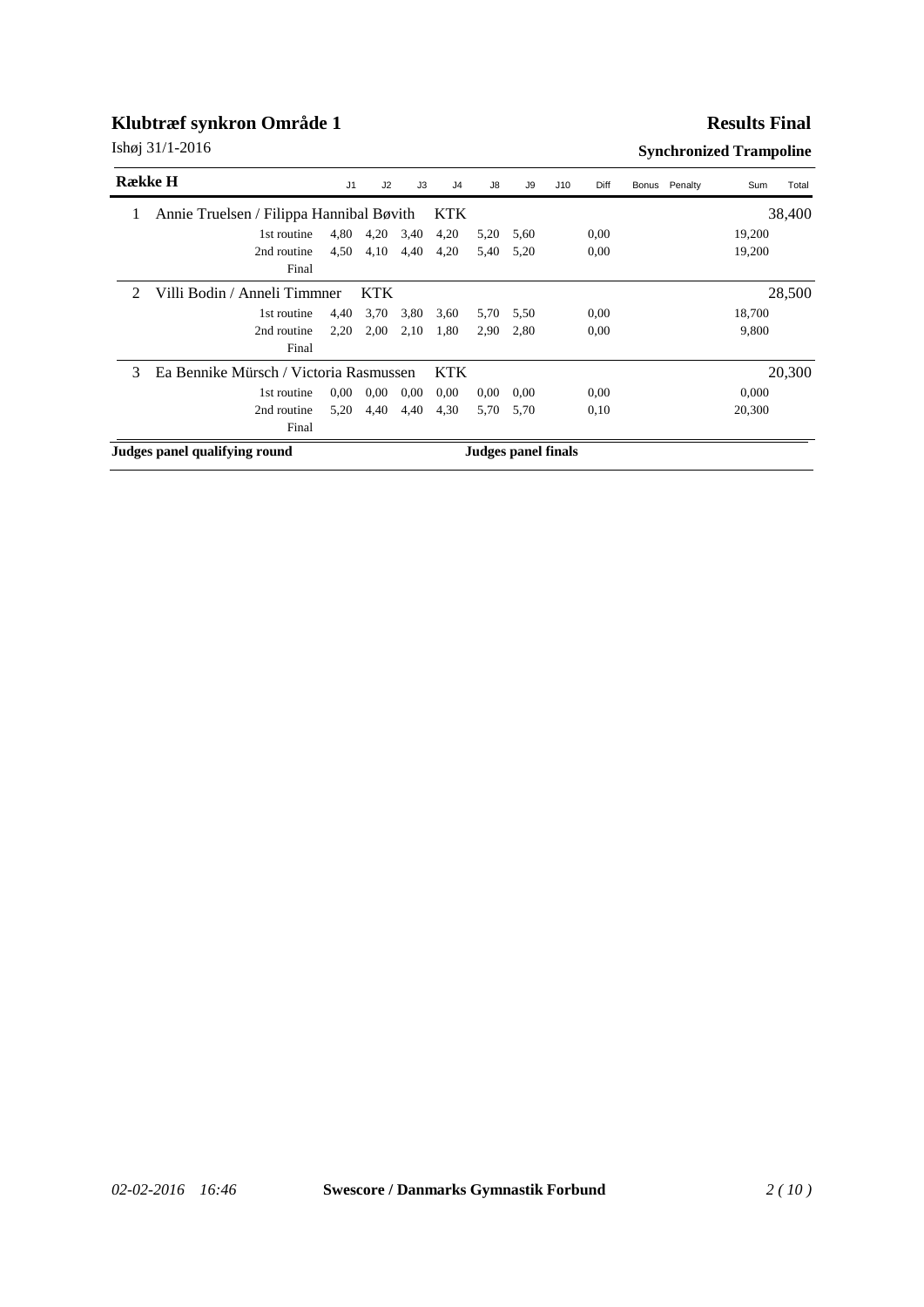### **Results Final**

| <b>Række G</b> |                                         | J1   | J2   | J3         | J <sub>4</sub>             | J8   | J9   | J10 | Diff | Bonus Penalty | Sum    | Total  |
|----------------|-----------------------------------------|------|------|------------|----------------------------|------|------|-----|------|---------------|--------|--------|
| 1              | Hedvig Solvang Nørskov / Sofia Thelin   |      |      |            | <b>KTK</b>                 |      |      |     |      |               |        | 70,200 |
|                | 1st routine                             | 7,60 | 7,70 | 7,50       | 8,00                       | 9,80 | 9,70 |     | 0,40 |               | 35,200 |        |
|                | 2nd routine                             | 8.40 | 7,70 | 6.90       | 8,00                       | 9.50 | 9.40 |     | 0.40 |               | 35,000 |        |
|                | Final                                   |      |      |            |                            |      |      |     |      |               |        |        |
| $\overline{2}$ | Andrea Hviid / Josephine Skifter Larsen |      |      |            | KTK                        |      |      |     |      |               |        | 67,700 |
|                | 1st routine                             | 7,30 | 6,60 | 7,30       | 6,70                       | 9,50 | 9,40 |     | 1,00 |               | 33,900 |        |
|                | 2nd routine                             | 7,00 | 6,50 | 6.90       | 6,30                       | 9,70 | 9,70 |     | 1,00 |               | 33,800 |        |
|                | Final                                   |      |      |            |                            |      |      |     |      |               |        |        |
| 3              | Vigga Jacoby / Andrea Hertz Bugge       |      |      | <b>KTK</b> |                            |      |      |     |      |               |        | 65,300 |
|                | 1st routine                             | 6.20 | 6.90 | 6,50       | 6.70                       | 9,10 | 9.30 |     | 0.80 |               | 32,400 |        |
|                | 2nd routine                             | 6,20 | 7,10 | 5,80       | 7,00                       | 9.40 | 9,50 |     | 0,80 |               | 32,900 |        |
|                | Final                                   |      |      |            |                            |      |      |     |      |               |        |        |
| 4              | Alma Ravn / Sofie Olsgaard Rebbe        |      |      | <b>KTK</b> |                            |      |      |     |      |               |        | 58,400 |
|                | 1st routine                             | 5,40 | 5,40 | 4,90       | 5,60                       | 6,80 | 7,00 |     | 0.50 |               | 25,100 |        |
|                | 2nd routine                             | 6,90 | 6,70 | 7,10       | 6,90                       | 9.30 | 9.50 |     | 0,70 |               | 33,300 |        |
|                | Final                                   |      |      |            |                            |      |      |     |      |               |        |        |
| 5              | Ava Poulsen / Benjamin Mathews          |      |      | <b>KTK</b> |                            |      |      |     |      |               |        | 42,600 |
|                | 1st routine                             | 6,70 | 5,60 | 6,40       | 5,50                       | 8,00 | 8,30 |     | 0,70 |               | 29,000 |        |
|                | 2nd routine                             | 2,90 | 3,20 | 2,70       | 2,90                       | 3,60 | 3,80 |     | 0,40 |               | 13,600 |        |
|                | Final                                   |      |      |            |                            |      |      |     |      |               |        |        |
|                | Judges panel qualifying round           |      |      |            | <b>Judges panel finals</b> |      |      |     |      |               |        |        |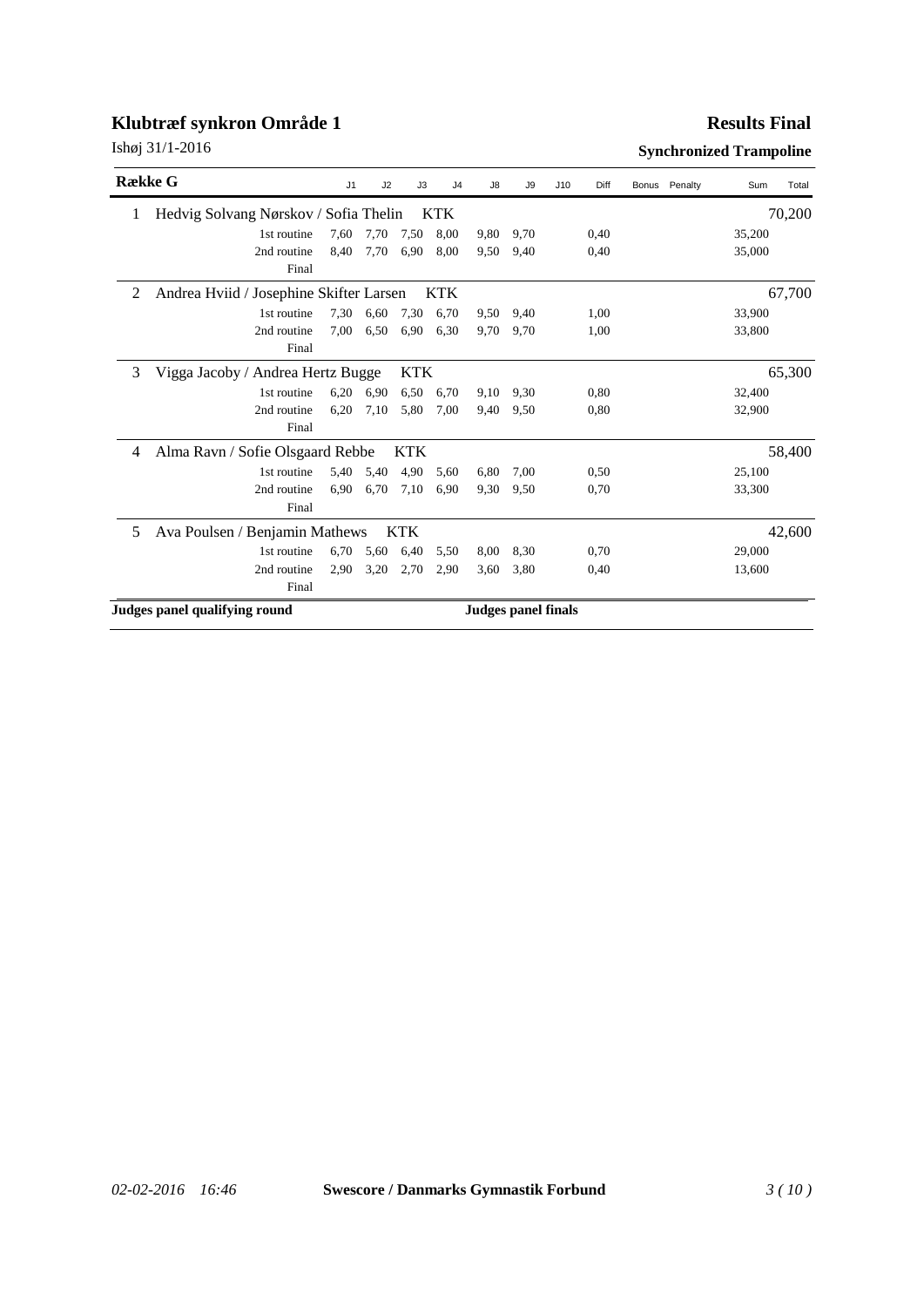### **Results Final**

| <b>Række F</b> |                                      | J1         | J2         | J3         | J <sub>4</sub> | J8                         | J9   | J10 | Diff | Bonus | Penalty | Sum    | Total  |
|----------------|--------------------------------------|------------|------------|------------|----------------|----------------------------|------|-----|------|-------|---------|--------|--------|
|                | Josefine Top-Jensen / Olivia Small   |            |            | <b>KTK</b> |                |                            |      |     |      |       |         |        | 39,500 |
|                | 1st routine                          | 4,00       | 4,10       | 4,00       | 4,10           | 5,20                       | 4,80 |     | 0,30 |       |         | 18,400 |        |
|                | 2nd routine<br>Final                 | 4,40       | 4,50       | 4,50       | 4.30           | 6,00                       | 5.90 |     | 0,30 |       |         | 21,100 |        |
| $\mathfrak{D}$ | Jacob Hansen / Bertram Søberg Renard |            |            |            | Viben          |                            |      |     |      |       |         |        | 36,500 |
|                | 1st routine                          | 3,80       | 4,00       | 3,90       | 3,90           | 4,80                       | 5,20 |     | 0,10 |       |         | 17,900 |        |
|                | 2nd routine<br>Final                 | 3,70       | 3,80       | 3,70       | 3,50           | 5,50                       | 5,60 |     | 0,10 |       |         | 18,600 |        |
| 3              | Isabella Sturve / Freja Dobel        |            | Borup      |            |                |                            |      |     |      |       |         |        | 31,400 |
|                | 1st routine                          | 4,30       | 4,20       | 4,30       | 4,40           | 4,10                       | 4,30 |     | 0,20 |       |         | 17,200 |        |
|                | 2nd routine                          | 3,20       | 3,00       | 3,10       | 3,20           | 3,80                       | 4,00 |     | 0,10 |       |         | 14,200 |        |
|                | Final                                |            |            |            |                |                            |      |     |      |       |         |        |        |
| 4              | Mila Birk / Linn Høyer               | <b>FTF</b> |            |            |                |                            |      |     |      |       |         |        | 19,000 |
|                | 1st routine                          | 3,10       | 3,60       | 3,90       | 3,60           | 5,70                       | 5,70 |     | 0,40 |       |         | 19,000 |        |
|                | 2nd routine<br>Final                 | 0.00       | 0.00       | 0.00       | 0.00           | 0.00                       | 0.00 |     | 0.00 |       |         | 0.000  |        |
| 5              | Sofie Lund / Oliver Cramon           |            | <b>FTF</b> |            |                |                            |      |     |      |       |         |        | 17,300 |
|                | 1st routine                          | 4,10       | 3,70       | 3.90       | 3,50           | 4,60                       | 4,70 |     | 0,40 |       |         | 17,300 |        |
|                | 2nd routine                          |            |            |            |                |                            |      |     |      |       |         |        |        |
|                | Final                                |            |            |            |                |                            |      |     |      |       |         |        |        |
|                | Judges panel qualifying round        |            |            |            |                | <b>Judges panel finals</b> |      |     |      |       |         |        |        |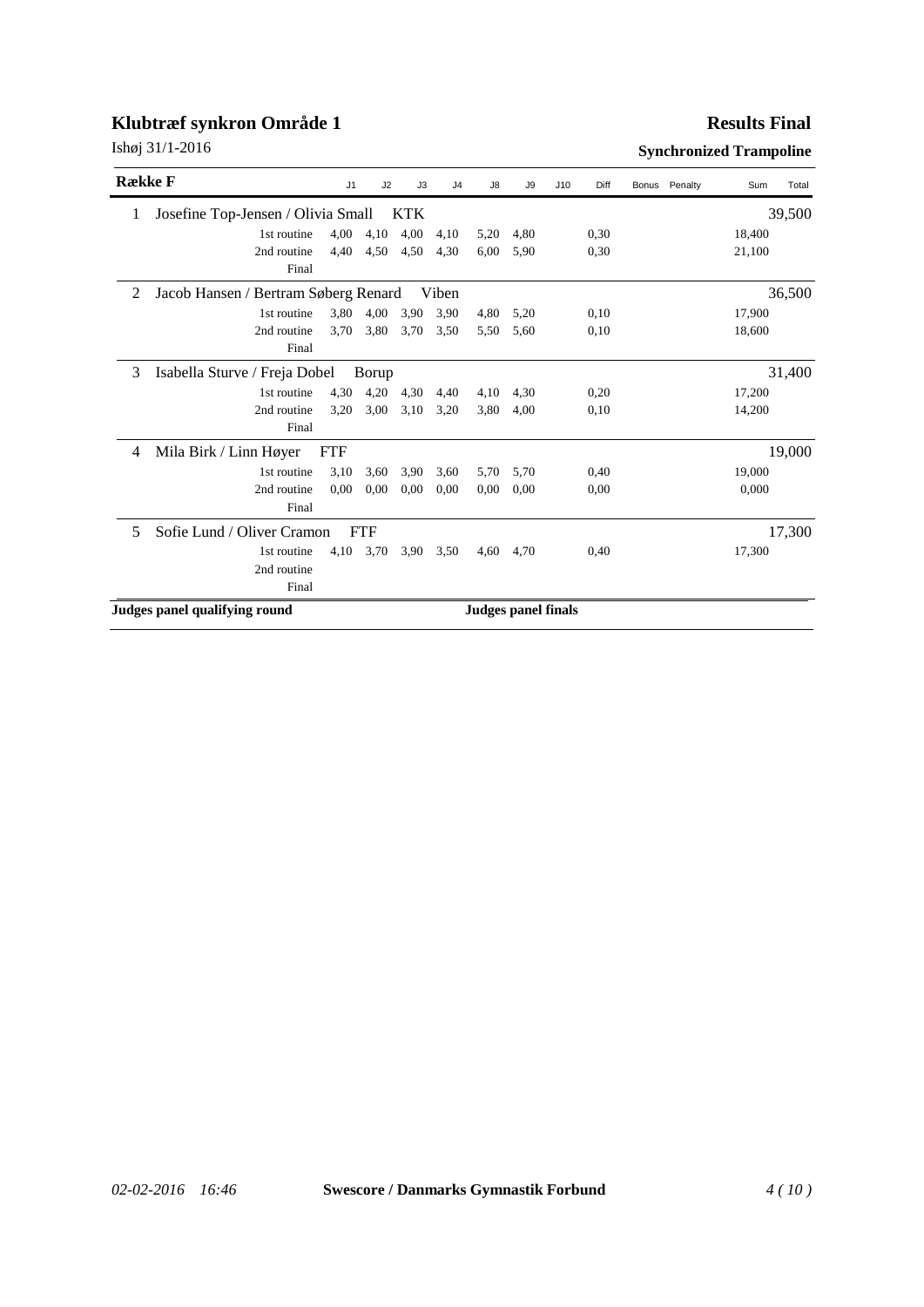|  |  | Ishøj 31/1-2016 |
|--|--|-----------------|
|--|--|-----------------|

### **Results Final**

| <b>Række E</b>                                          | J <sub>1</sub> | J2         | J3         | J4         | J8    | J <sub>9</sub>      | J10 | Diff | Bonus Penalty | Sum    | Total  |
|---------------------------------------------------------|----------------|------------|------------|------------|-------|---------------------|-----|------|---------------|--------|--------|
| Sofia Luna Holm Kristensen / Selma Baker<br>1           |                |            |            | KTK        |       |                     |     |      |               |        | 67,900 |
| 1st routine                                             | 7,80           | 7,10       | 6,60       | 7,00       | 9,60  | 9,40                |     | 0,40 |               | 33,500 |        |
| 2nd routine<br>Final                                    | 7,80           | 7,80       | 7,00       | 7,30       | 9,40  | 9,50                |     | 0,40 |               | 34,400 |        |
| Fiona Lentz / Sille Steinlein<br>2                      |                | Viben      |            |            |       |                     |     |      |               |        | 65,500 |
| 1st routine                                             | 6,90           | 6,80       | 6,00       | 6,70       | 9,50  | 9,30                |     | 0,40 |               | 32,700 |        |
| 2nd routine<br>Final                                    | 7,30           | 7,00       | 6,80       | 7,30       | 9,10  | 9,00                |     | 0,40 |               | 32,800 |        |
| Elvira Livadiva Gammelby Ingvardson / Lea Daugaard<br>3 |                |            |            |            |       | <b>KTK</b>          |     |      |               |        | 64,600 |
| 1st routine                                             | 8,00           | 6,50       | 7,50       | 6,30       | 9,10  | 9,00                |     | 0,70 |               | 32,800 |        |
| 2nd routine<br>Final                                    | 7,30           | 6,70       | 7,30       | 6,60       | 8,70  | 8,40                |     | 0,70 |               | 31,800 |        |
| Cecilie Agyei Mikkelsen / Nora Bataju Rohde<br>4        |                |            |            |            | KTK   |                     |     |      |               |        | 64,200 |
| 1st routine                                             | 6,30           | 6,30       | 6,70       | 6,50       | 8,90  | 8,80                |     | 0,40 |               | 30,900 |        |
| 2nd routine<br>Final                                    | 7,20           | 7,00       | 7,20       | 7,10       | 9,30  | 9,30                |     | 0,40 |               | 33,300 |        |
| Thomas Skov Jensen / Lauritz Hilbig<br>5                |                |            | KTK        |            |       |                     |     |      |               |        | 64,100 |
| 1st routine                                             | 7,10           | 6,00       | 6,60       | 5.60       | 9,40  | 9,50                |     | 0,80 |               | 32,300 |        |
| 2nd routine<br>Final                                    | 6.60           | 5,80       | 6,40       | 5,40       | 9,30  | 9,50                |     | 0,80 |               | 31,800 |        |
| Annika Vikkelsø Mundt / Josefine Hartmann<br>6          |                |            |            |            | Borup |                     |     |      |               |        | 57,200 |
| 1st routine                                             | 5,40           | 5,30       | 5,00       | 5,00       | 6,50  | 6,70                |     | 0,20 |               | 23,700 |        |
| 2nd routine<br>Final                                    | 7,50           | 6,90       | 6,60       | 7,30       | 9,40  | 9,50                |     | 0,40 |               | 33,500 |        |
| 7<br>Nicoline Urth / Josefine Hangsted                  |                |            | <b>KTK</b> |            |       |                     |     |      |               |        | 55,200 |
| 1st routine                                             | 6,90           | 7,00       | 6,40       | 7,20       | 8,80  | 8,70                |     | 0,40 |               | 31,800 |        |
| 2nd routine<br>Final                                    | 4,60           | 4,90       | 4,00       | 5,10       | 6,80  | 6,80                |     | 0,30 |               | 23,400 |        |
| Alexander S. Ballen / Lauritz S. Johnson<br>8           |                |            |            | <b>KTK</b> |       |                     |     |      |               |        | 47,500 |
| 1st routine                                             | 5,20           | 4,50       | 4,90       | 4,20       | 5,40  | 4,80                |     | 0,30 |               | 19,900 |        |
| 2nd routine<br>Final                                    | 6,40           | 5,70       | 6,00       | 5,40       | 7,20  | 7,90                |     | 0,80 |               | 27,600 |        |
| Noa Frøsing / Rebecca Fawcett<br>9                      |                | <b>KTK</b> |            |            |       |                     |     |      |               |        | 41,700 |
| 1st routine                                             | 8,10           | 6,70       | 7,90       | 7,10       | 9,70  | 9,60                |     | 0,40 |               | 34,700 |        |
| 2nd routine<br>Final                                    | 1,60           | 1,40       | 1,50       | 1,60       | 2,00  | 1,90                |     | 0,00 |               | 7,000  |        |
| Judges panel qualifying round                           |                |            |            |            |       | Judges panel finals |     |      |               |        |        |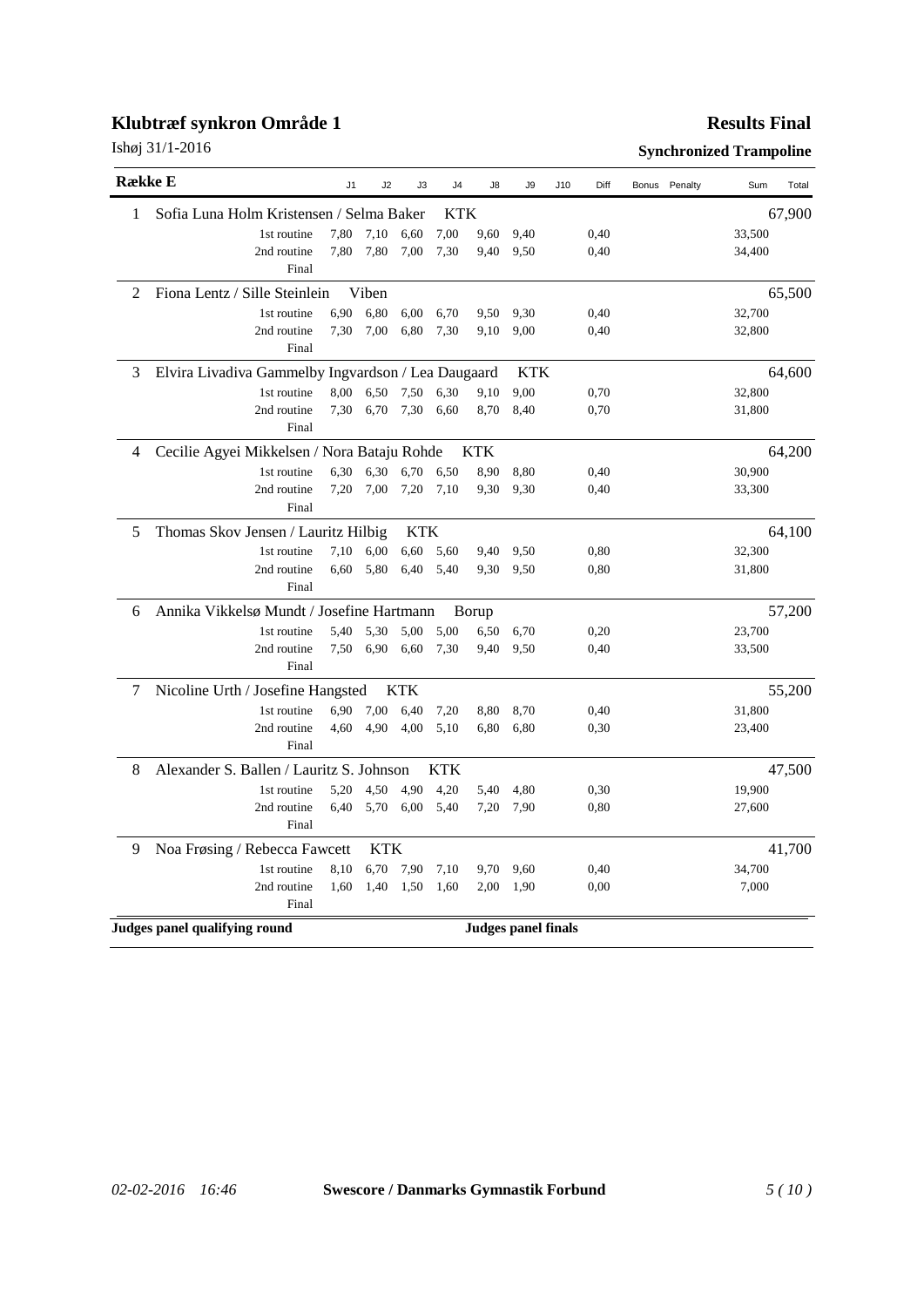#### **Results Final**

| <b>Række D</b> |                                               | J1   | J2         | J3         | J <sub>4</sub> | J8                         | J9   | J10  | Diff | Bonus | Penalty   | Sum    | Total  |
|----------------|-----------------------------------------------|------|------------|------------|----------------|----------------------------|------|------|------|-------|-----------|--------|--------|
| 1              | Andrea Nicoline Dalgaard / Elisabeth Muncrief |      |            |            |                | KTK                        |      |      |      |       |           |        | 68,500 |
|                | 1st routine                                   | 7,90 | 6,80       | 7,60       | 6,90           | 9,10                       | 9,20 | 9,10 | 1,00 |       |           | 33,700 |        |
|                | 2nd routine                                   | 7,80 | 7,30       | 7,30       | 7,00           | 9,40                       | 9,70 | 9,60 | 1,00 |       |           | 34,800 |        |
|                | Final                                         |      |            |            |                |                            |      |      |      |       |           |        |        |
| 2              | Anna Louise Petersen / Linea Jørgensen        |      |            |            | <b>KTK</b>     |                            |      |      |      |       |           |        | 68,100 |
|                | 1st routine                                   | 6,90 | 7,10       | 6,80       | 7,30           | 9,40                       | 9,30 | 9,50 | 1,00 |       |           | 33,800 |        |
|                | 2nd routine                                   | 6,80 | 7,10       | 6,80       | 7,40           | 9,70                       | 9,90 | 9,70 | 1,00 |       |           | 34,300 |        |
|                | Final                                         |      |            |            |                |                            |      |      |      |       |           |        |        |
| 3              | Freja Lorentzen / Karla Cassina Jensen        |      |            |            | <b>KTK</b>     |                            |      |      |      |       |           |        | 66,600 |
|                | 1st routine                                   | 6,70 | 6.40       | 5,80       | 6.00           | 9.30                       | 9,40 | 9,20 | 2,60 |       |           | 33,600 |        |
|                | 2nd routine                                   | 6,30 | 6,30       | 6.60       | 6.00           | 8,60                       | 9,10 | 8,90 | 2,60 |       |           | 33,000 |        |
|                | Final                                         |      |            |            |                |                            |      |      |      |       |           |        |        |
| 4              | Lily Curtis Gravesen / Camilla Lund           |      |            | <b>KTK</b> |                |                            |      |      |      |       |           |        | 65,400 |
|                | 1st routine                                   | 6,80 | 6,60       | 6,90       | 6.40           | 8,00                       | 8.60 | 8,60 | 1,80 |       |           | 32,400 |        |
|                | 2nd routine                                   | 7,00 | 7,20       | 7,00       | 6,80           | 8,60                       | 8,60 | 8,50 | 1,80 |       |           | 33,000 |        |
|                | Final                                         |      |            |            |                |                            |      |      |      |       |           |        |        |
| 5              | Natascha Gall / Ella Jacoby                   |      | <b>KTK</b> |            |                |                            |      |      |      |       |           |        | 63,200 |
|                | 1st routine                                   | 6,40 | 6,70       | 6,40       | 7,10           | 8,10                       | 7,90 | 7,70 | 1,70 |       |           | 30,600 |        |
|                | 2nd routine                                   | 6,60 | 7,20       | 6,70       | 7,50           | 8.80                       | 8,50 | 8,50 | 1,70 |       |           | 32,600 |        |
|                | Final                                         |      |            |            |                |                            |      |      |      |       |           |        |        |
| 6              | Mille Frandsen / Laura Leo Simonsen           |      |            | <b>KTK</b> |                |                            |      |      |      |       |           |        | 61,900 |
|                | 1st routine                                   | 6,90 | 6,80       | 6,20       | 6,90           | 8,50                       | 8.90 | 9,00 | 0,70 |       |           | 32,200 |        |
|                | 2nd routine                                   | 6,80 | 6,70       | 6,90       | 6,80           | 7,40                       | 7,70 | 7,80 | 0,70 |       |           | 29,700 |        |
|                | Final                                         |      |            |            |                |                            |      |      |      |       |           |        |        |
| 7              | Augusta Houmann / Victoria Krall              |      |            | Borup      |                |                            |      |      |      |       |           |        | 60,900 |
|                | 1st routine                                   | 8,60 | 7,60       | 7,50       | 7,60           | 9,70                       | 9,80 | 9,70 | 0,20 |       |           | 34,800 |        |
|                | 2nd routine                                   | 6,40 | 6,00       | 5,60       | 6,10           | 6,90                       | 6,90 | 6,60 | 0,20 |       |           | 26,100 |        |
|                | Final                                         |      |            |            |                |                            |      |      |      |       |           |        |        |
| 8              | Mie Engsbro / Line Svarre                     | KTK  |            |            |                |                            |      |      |      |       |           |        | 49,300 |
|                | 1st routine                                   | 6,70 | 5.80       | 6,30       | 5,90           | 7,60                       | 8,00 | 7,80 | 0,40 |       |           | 28,200 |        |
|                | 2nd routine                                   | 5,10 | 4,60       | 4,90       | 4,40           | 5,30                       | 5,70 | 5,70 | 0,20 |       |           | 21,100 |        |
|                | Final                                         |      |            |            |                |                            |      |      |      |       |           |        |        |
| 9              | Emilia Hufeldt / Ronja Dujardin Hansen        |      |            |            | KTK            |                            |      |      |      |       | Withdrawn |        | 0,000  |
|                | 1st routine                                   |      |            |            |                |                            |      |      |      |       |           | 0,000  |        |
|                | 2nd routine                                   |      |            |            |                |                            |      |      |      |       |           | 0,000  |        |
|                | Final                                         |      |            |            |                |                            |      |      |      |       |           | 0,000  |        |
|                | Judges panel qualifying round                 |      |            |            |                | <b>Judges panel finals</b> |      |      |      |       |           |        |        |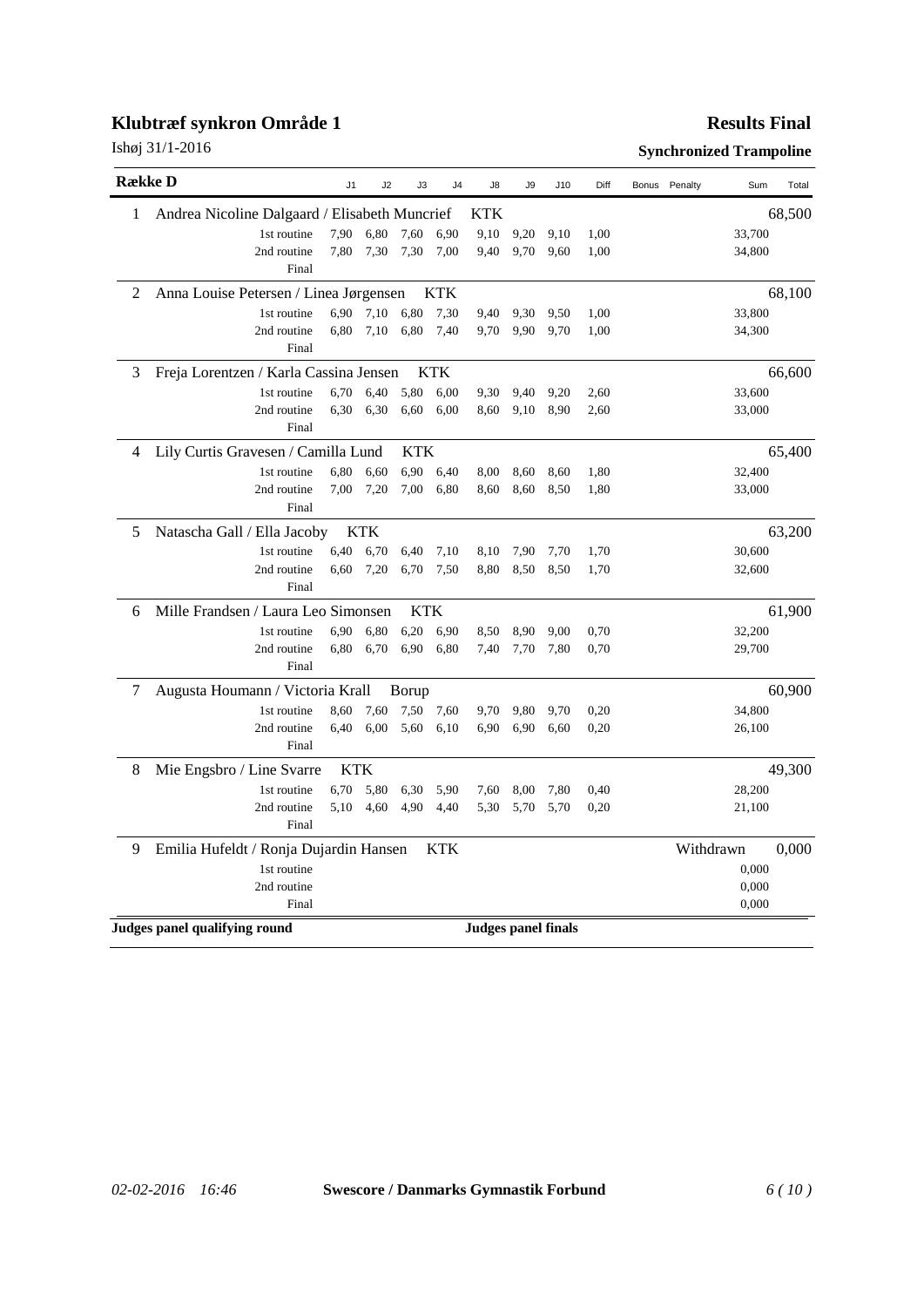#### **Results Final**

| Række C        |                                                    | J <sub>1</sub> | J2   | J3                         | J <sub>4</sub> | J8   | J9         | J10  | Diff | Bonus Penalty | Sum    | Total  |
|----------------|----------------------------------------------------|----------------|------|----------------------------|----------------|------|------------|------|------|---------------|--------|--------|
| 1              | Alberte S. Wolfsen / Signe Vogel Bang              |                |      |                            | <b>KTK</b>     |      |            |      |      |               |        | 69,800 |
|                | 1st routine                                        | 7,90           | 7,50 | 7,40                       | 7,00           | 9,30 | 8,90       | 9,00 | 2,40 |               | 35,300 |        |
|                | 2nd routine                                        | 7,70           | 7,00 | 7,00                       | 7,10           | 9,00 | 9,10       | 9,00 | 2.40 |               | 34,500 |        |
|                | Final                                              |                |      |                            |                |      |            |      |      |               |        |        |
| $\mathfrak{D}$ | Louise Brinkmann / Laura Nielsen                   |                |      | <b>KTK</b>                 |                |      |            |      |      |               |        | 65,300 |
|                | 1st routine                                        | 6,30           | 6,40 | 6,40                       | 6,00           | 9,60 | 9,40       | 9,70 | 1,00 |               | 32,900 |        |
|                | 2nd routine                                        | 6,10           | 6.30 | 6,10                       | 6,10           | 9,70 | 9,60       | 9,60 | 1.00 |               | 32,400 |        |
|                | Final                                              |                |      |                            |                |      |            |      |      |               |        |        |
| 3              | Xander-Virgil Gammelby-Ingvardson / Oliver Pederse |                |      |                            |                |      | <b>KTK</b> |      |      |               |        | 64,567 |
|                | 1st routine                                        | 6,80           | 6,10 |                            | 5,90           | 9,60 | 9.30       | 9,30 | 2,40 |               | 33,367 |        |
|                | 2nd routine                                        | 6,70           | 5,90 | 5,70                       | 5,70           | 8.50 | 8,60       | 8.90 | 2.40 |               | 31,200 |        |
|                | Final                                              |                |      |                            |                |      |            |      |      |               |        |        |
| 4              | Benedicte Steffensen / Laura Boas                  |                |      | <b>KTK</b>                 |                |      |            |      |      |               |        | 61,000 |
|                | 1st routine                                        | 5,50           | 5,00 | 5,50                       | 4,80           | 6,40 | 6,80       | 7,00 | 1.80 |               | 25,900 |        |
|                | 2nd routine                                        | 6,90           | 7,80 | 6,20                       | 7,40           | 9.30 | 9,00       | 9,20 | 2.40 |               | 35,100 |        |
|                | Final                                              |                |      |                            |                |      |            |      |      |               |        |        |
|                | Judges panel qualifying round                      |                |      | <b>Judges panel finals</b> |                |      |            |      |      |               |        |        |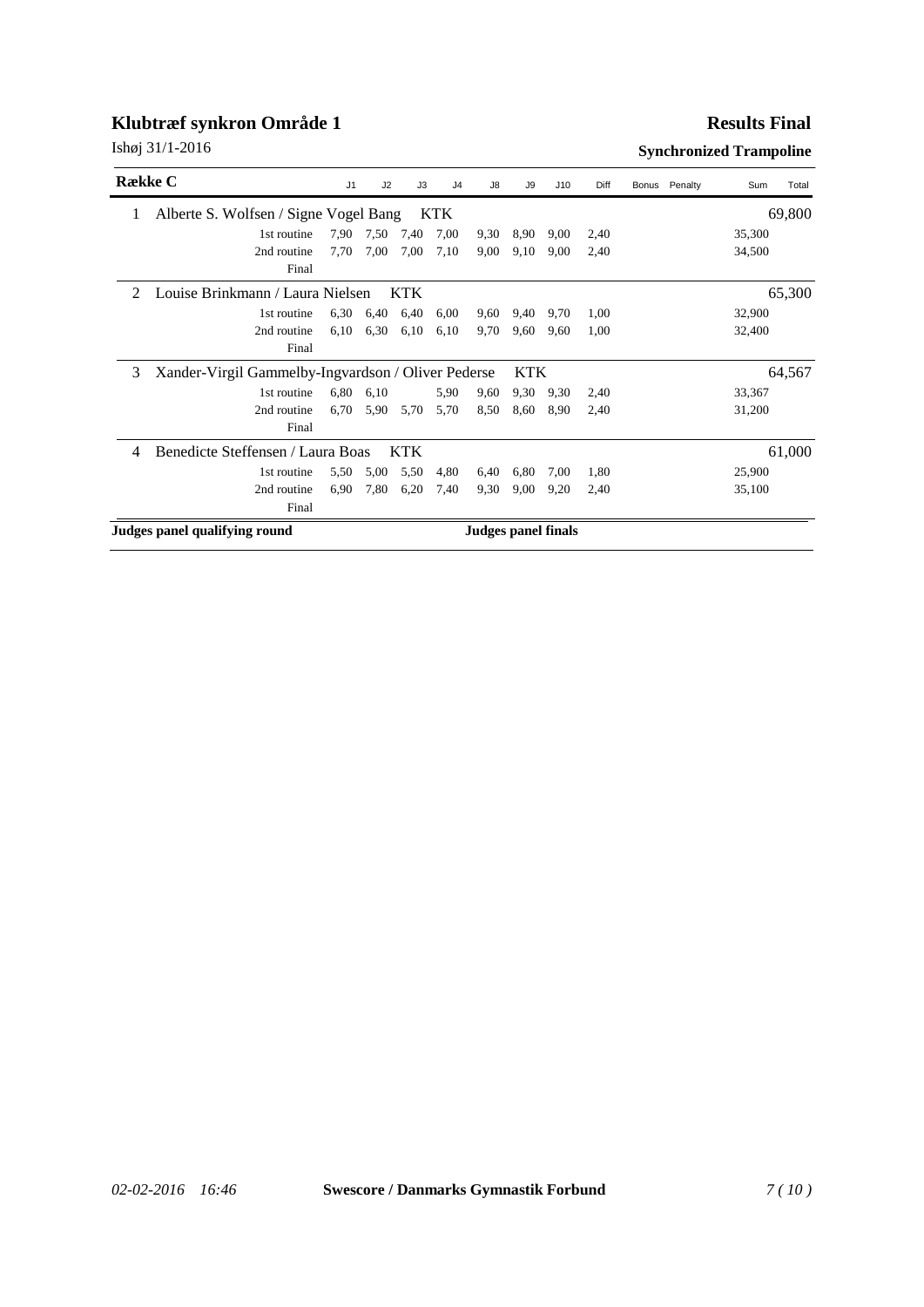### **Results Final**

| <b>R</b> ække B |                                         | J1         | J2                  | J3         | J <sub>4</sub> | J8   | J9   | J10  | Diff | Bonus Penalty | Sum    | Total  |
|-----------------|-----------------------------------------|------------|---------------------|------------|----------------|------|------|------|------|---------------|--------|--------|
| 1               | Cathrine Marcussen / Sofie Sørensen     |            |                     | Viben      |                |      |      |      |      |               |        | 65,800 |
|                 | 1st routine                             | 7,30       | 6,50                | 6,70       | 6,10           | 8,60 | 8,80 | 8,90 | 1,50 |               | 32,300 |        |
|                 | 2nd routine                             | 7,30       | 6,50                | 6,70       | 6,70           | 9,10 | 9,30 | 9,30 | 1,50 |               | 33,500 |        |
|                 | Final                                   |            |                     |            |                |      |      |      |      |               |        |        |
| 1               | Katrine Tranholm / Josefine Blom        |            |                     | Viben      |                |      |      |      |      |               |        | 65,800 |
|                 | 1st routine                             | 7,00       | 7,10                | 6,50       | 7,00           | 9,00 | 9,30 | 9,30 | 0.80 |               | 33,400 |        |
|                 | 2nd routine                             | 6.70       | 7,20                | 6,50       | 6.80           |      | 9.10 | 9.00 | 0.80 |               | 32,400 |        |
|                 | Final                                   |            |                     |            |                |      |      |      |      |               |        |        |
| 3               | Helle Holm / Jette Nielsen              | <b>KTK</b> |                     |            |                |      |      |      |      |               |        | 65,600 |
|                 | 1st routine                             | 7,60       | 7,00                | 6,80       | 6,90           | 9,20 | 9,00 | 9,20 | 1,10 |               | 33,400 |        |
|                 | 2nd routine                             | 7,40       | 6,20                | 6.30       | 6,40           | 9,20 | 9,10 | 9,20 | 1,10 |               | 32,200 |        |
|                 | Final                                   |            |                     |            |                |      |      |      |      |               |        |        |
| 4               | Louise Skifter Larsen / Søren Svan      |            |                     | <b>KTK</b> |                |      |      |      |      |               |        | 62,100 |
|                 | 1st routine                             | 7,00       | 5,50                | 7,20       | 5,50           | 9,20 | 9,40 | 9,30 | 0.70 |               | 31,800 |        |
|                 | 2nd routine                             | 7,10       | 5,30                | 7,00       | 5,40           | 8,60 | 8,60 | 8,90 | 0,70 |               | 30,300 |        |
|                 | Final                                   |            |                     |            |                |      |      |      |      |               |        |        |
| 5               | Luna Pultz Johansen / Mikkeline Engsbro |            |                     |            | <b>KTK</b>     |      |      |      |      |               |        | 32,000 |
|                 | 1st routine                             | 4,00       | 4,20                |            | 3,80           | 5,70 | 5,50 | 5,50 | 0,20 |               | 19,200 |        |
|                 | 2nd routine                             | 2,50       | 2,60                | 2,60       | 2,50           | 3,80 | 3,80 | 3,70 | 0,10 |               | 12,800 |        |
|                 | Final                                   |            |                     |            |                |      |      |      |      |               |        |        |
|                 | Judges panel qualifying round           |            | Judges panel finals |            |                |      |      |      |      |               |        |        |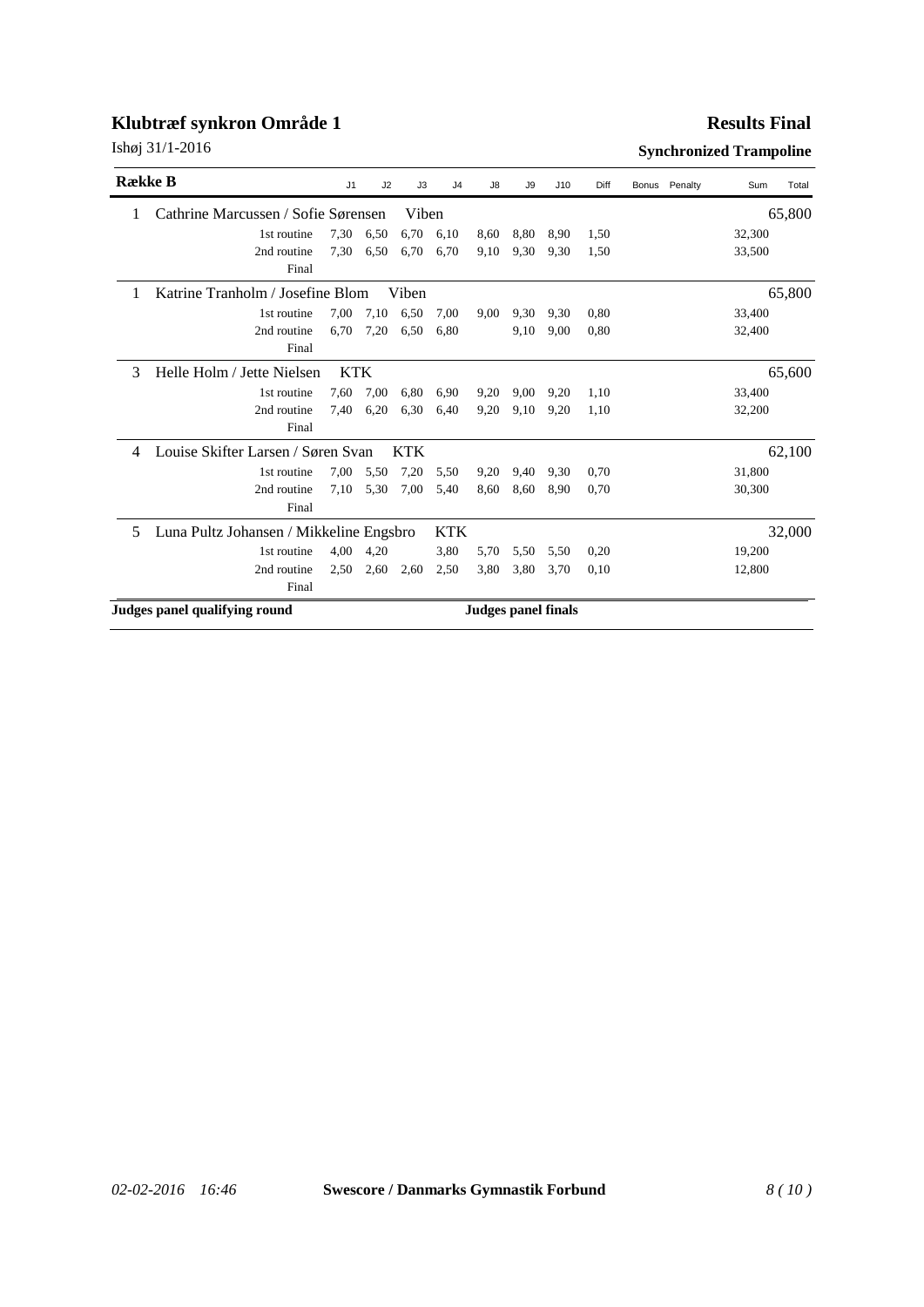#### **Results Final**

| <b>Række A</b> |                                                   | J1   | J2    | J3   | J <sub>4</sub> | J8                  | J9         | J10  | Diff | Bonus | Penalty | Sum    | Total  |
|----------------|---------------------------------------------------|------|-------|------|----------------|---------------------|------------|------|------|-------|---------|--------|--------|
| 1              | Gunilla Wik / Karoline Bjørk                      |      | Borup |      |                |                     |            |      |      |       |         |        | 72,600 |
|                | 1st routine                                       | 8,10 | 7,10  | 6,70 | 7,30           | 9,30                | 9,10       | 9,40 | 2,90 |       |         | 35,900 |        |
|                | 2nd routine                                       | 7,70 | 7,20  | 7,40 | 7,20           | 9,60                | 9,30       | 9,70 | 2,90 |       |         | 36,700 |        |
|                | Final                                             |      |       |      |                |                     |            |      |      |       |         |        |        |
| 2              | Julie Kurir / Cecilie Kjærsgaard                  |      | Borup |      |                |                     |            |      |      |       |         |        | 70,900 |
|                | 1st routine                                       | 9,10 | 7,20  | 6.90 | 7,30           | 9,80                | 9,70       | 9,80 | 0,80 |       |         | 34,900 |        |
|                | 2nd routine                                       | 8,60 | 7,20  | 8,00 | 7,40           | 9.90                | 9,90       | 9,80 | 0,80 |       |         | 36,000 |        |
|                | Final                                             |      |       |      |                |                     |            |      |      |       |         |        |        |
| 3              | Frederik Nannerup Kirchoff / Freja Pultz Johansen |      |       |      |                |                     | <b>KTK</b> |      |      |       |         |        | 61,600 |
|                | 1st routine                                       | 6,10 | 5,00  | 5,20 | 4,80           | 7,90                | 8,30       | 8,30 | 1,90 |       |         | 28,700 |        |
|                | 2nd routine                                       | 6,60 | 5,80  | 7,00 | 5,50           | 9,40                | 9,20       | 9,30 | 1.90 |       |         | 32,900 |        |
|                | Final                                             |      |       |      |                |                     |            |      |      |       |         |        |        |
| 4              | Michelle Finderup / Lucas Ruben Laurent           |      |       |      | <b>FTF</b>     |                     |            |      |      |       |         |        | 43,800 |
|                | 1st routine                                       | 7,60 | 7,10  | 6,40 | 6,70           | 8,80                | 9.50       | 9,50 | 3,50 |       |         | 36,300 |        |
|                | 2nd routine                                       | 1,50 | 1,40  | 1,50 | 1,40           | 1,70                | 1,50       | 1,80 | 1,20 |       |         | 7,500  |        |
|                | Final                                             |      |       |      |                |                     |            |      |      |       |         |        |        |
|                | Judges panel qualifying round                     |      |       |      |                | Judges panel finals |            |      |      |       |         |        |        |